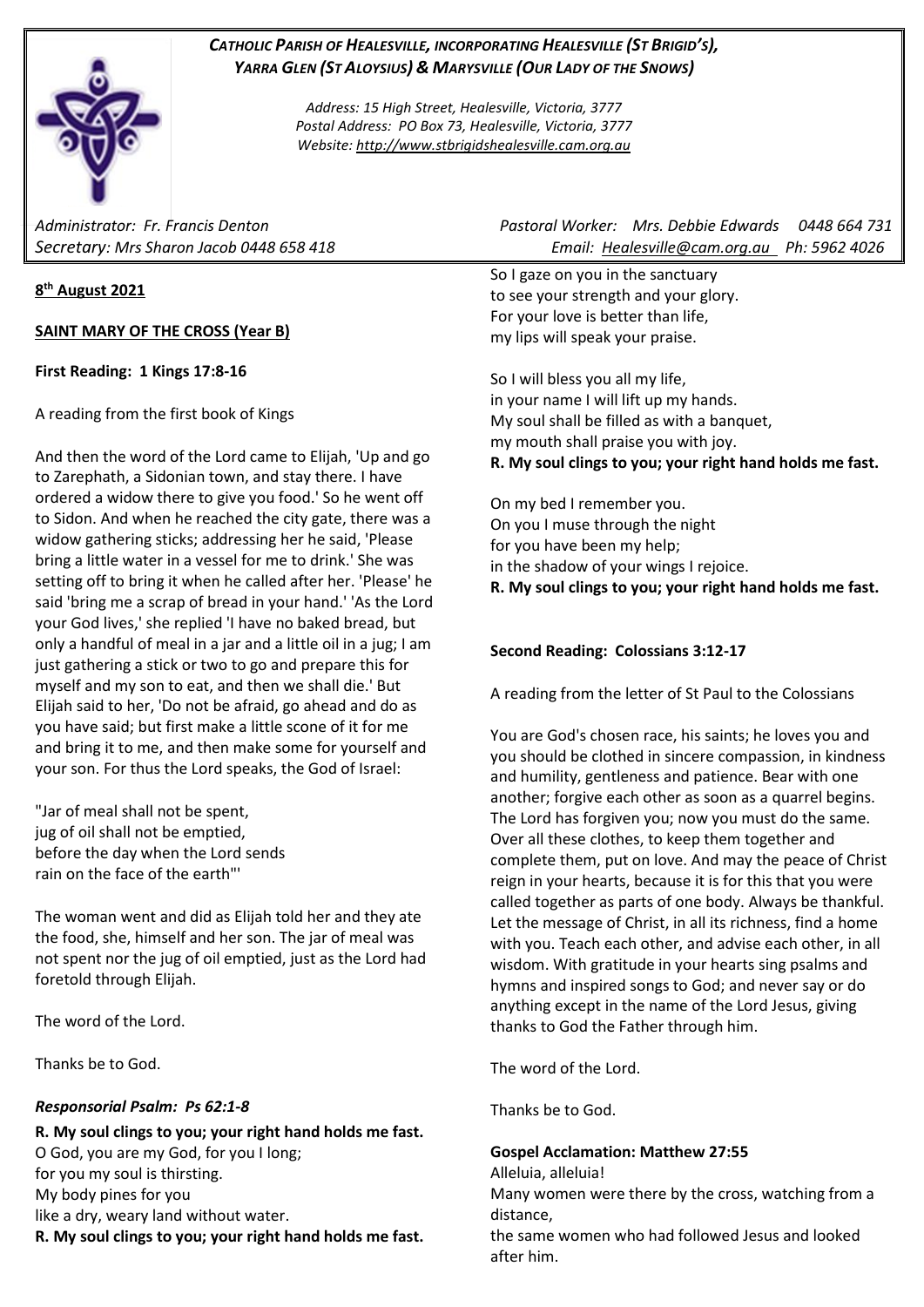#### Alleluia!

# *Gospel: Matthew 6:25-34*

A reading from the holy Gospel according to Matthew Do not worry about your life. Jesus said to his disciples:

That is why I am telling you not to worry about your life and what you are to eat,

nor about your body and how you are to clothe it. Surely life means more than food, and the body more than clothing!

Look at the birds in the sky.

They do not sow or reap or gather into barns;

yet your heavenly Father feeds them.

Are you not worth much more than they are? Can any of you, for all his worrying,

add one single cubit to his span of life?

And why worry about clothing?

Think of the flowers growing in the fields;

they never have to work or spin;

yet I assure you that not even Solomon in all his regalia was robed like one of these.

Now if that is how God clothes the grass in the field which is there today and thrown into the furnace tomorrow,

will he not much more look after you, you men of little faith?

So do not worry; do not say, "What are we to eat? What are we to drink? How are we to be clothed?" It is the pagans who set their hearts on all these things. Your heavenly Father knows you need them all. Set your hearts on his kingdom first, and on his righteousness,

and all these other things will be given you as well. So do not worry about tomorrow; tomorrow will take care of itself.

Each day has enough trouble of its own.'

The Gospel of the Lord.

Praise to you, Lord Jesus Christ.

Due to the lockdown, we are **not able to attend Mass** this week. Fr Francis will be recording Mass and it will be available on the you tube channel on Sunday morning. The link is accessible through St Brigid's Healesville's website, <http://www.stbrigidshealesville.cam.org.au/> or by searching St Brigid's Healesville on You Tube, or using the link: **<https://bit.ly/StBsHville>**

**Thanksgiving St Brigid's Healesville, -27/6/21** Thanksgiving: \$467.35 Presbytery: \$148.10 Peters Pence \$187.70

**St Brigid's Healesville, -4/7/21**

Thanksgiving: \$516.05 Presbytery: \$165.55

**St Brigid's Healesville, -11/7/21** Thanksgiving: \$401.45 Presbytery: \$131.65

**St Brigid's Healesville, -1/8/21** Thanksgiving: \$512.00 Presbytery: \$262.50

**Our Lady of the Snows, Marysville 15th July 2021**  Thanksgiving: \$71.00

# **Rosters**

**8 th August 2021: Reader:** A. Houlihan **Cuppa: Church cleaning:** 

**15th August 2021: Reader:** V. Ireland **Cuppa:** M Jeffcott **Church cleaning:** Tony & Cath O'Halloran

**QR CODE APP** - Please download the Services Victoria app from the Apple App Store for iPhones [\(https://bit.ly/SBHCO\)](https://bit.ly/SBHCO), or the Google Play Store for Android phones [\(https://bit.ly/SBSAFE\)](https://bit.ly/SBSAFE). This will make check in a bit more efficient. Our Covid Marshall will be checking the 'ticks' so please remember to QR Code. Help is available for those who find this difficult to do.

# **St Brigid's Safeguarding Committee**

Child Protection is a major priority for our Parish, and the time has come for us to welcome a new committee to oversee our compliance with the extensive Catholic Church, Federal and State Government requirements in regard to this critical issue. The team will also be available to assist parishioners with anything related to safeguarding children, young adults and the vulnerable, so please feel free to approach any of the team with your questions or comments. The committee has already met to review our Safeguarding Policy, Parish Commitment Statement and Code of Conduct and to begin to work through the mandatory, extensive self-audit tool that will assist us to ensure that we, as a Parish, are keeping everyone as safe as possible. Members are renewing their training and becoming well-versed with current protocols, which are constantly under review. This is a big job, and we thank our committee for their generous commitment. Team members are all actively involved within our Parish, and within the wider community, in roles that demand a high degree of awareness of keeping kids and the vulnerable safe. We are indeed blessed to have such a highly attuned and qualified group working for us and with us.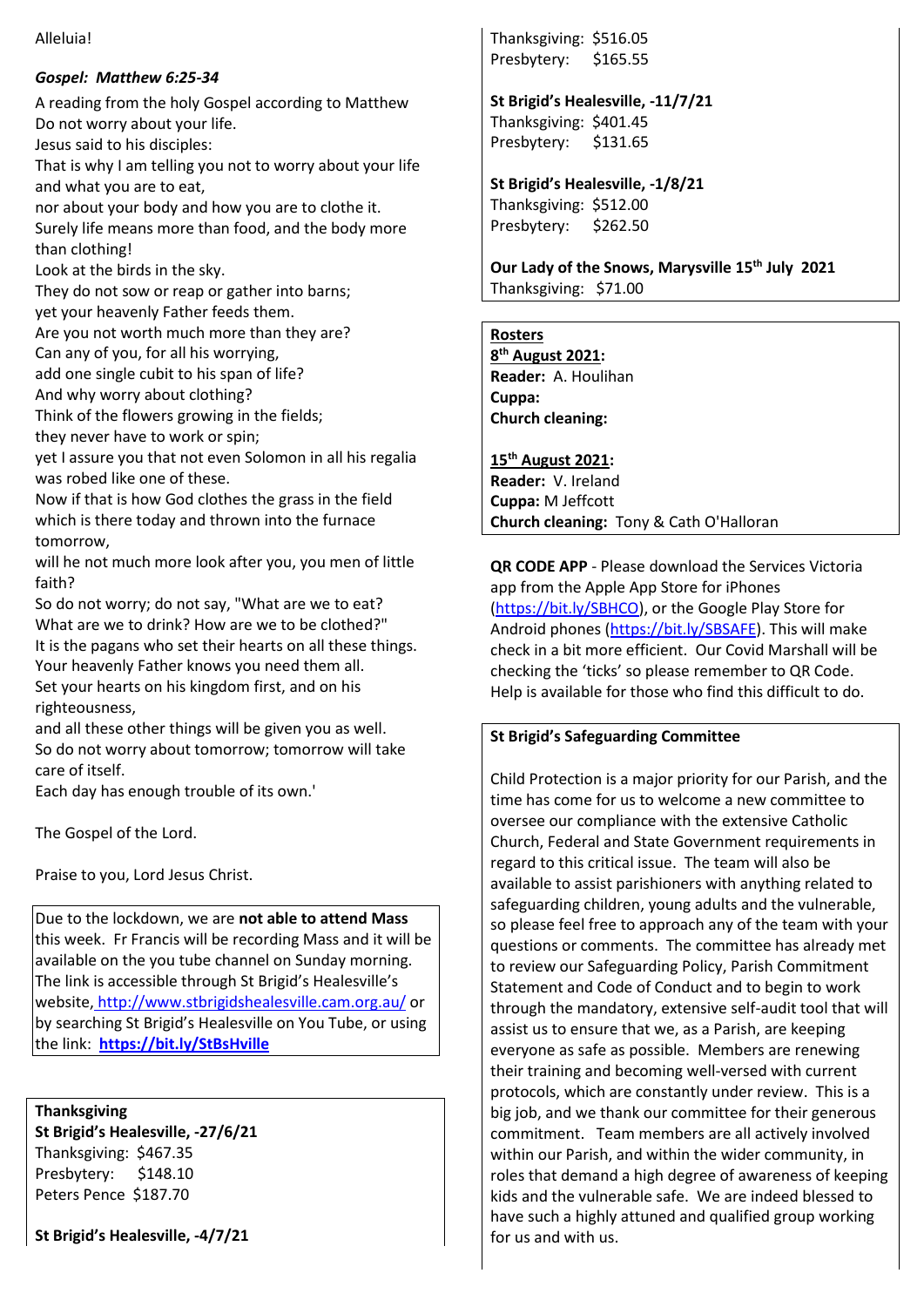Team 2021 is: **Cath O'Halloran**, parishioner and a valued member of St Brigid's Primary teaching staff; **Debbie Edwards**, Parish Pastoral Worker, volunteer for the VCCEM, assisting with emergency pastoral support in times of disaster; **Fr Francis**, Parish Administrator; **John Barrett**, parishioner and Chair of the Lookout for Children group in Healesville; **Rod Hysted**, famous for achieving all things IT in our church, President of HICCI and working part-time in the Victorian Government Education System; **Sharon Jacob**, Parish Secretary, active volunteer for Stable One, caring for the homeless.

More news to follow!

# **Mary MacKillop and the Bishop's "terrible mistake"**

There is one event in the life of St Mary of the Cross MacKillop that sets her hagiography at odds with most of the lives of the saints, namely the incident of her infamous 'excommunication'. I thought I'd write on this matter since it is something that has been frequently misunderstood and even misrepresented. What does it mean to be excommunicated? On what grounds was Mary MacKillop excommunicated and was it valid? And what lesson might we draw from this episode?

To be 'excommunicated' (*ex* + *communio*) means to be placed 'outside' of the 'communion' with the Church. Excommunications can be incurred *latae sententiae* – which means they come into effect by the very act committed, in the case of reserved sins (eg. procuring an abortion (Can.1398)). Bishops (or the Pope) also have the authority to issue an excommunication to specific individuals for a grave reason, after a due process. The penalty of excommunication is never supposed to be punitive but rather medicinal – a wake-up designed to prompt a change of heart. For example, when St Ambrose excommunicated the Emperor Theodosius it was to prompt him to repent for the massacre of civilians he had ordered. Ambrose prevented Theodosius from even entering the door of his cathedral. The Emperor was prompted to publicly repent for his sins, and so he was restored to communion, and even died on very good terms with the saintly bishop of Milan.

It has never been the faith of the Church that the Pope or Bishops wield absolute spiritual power. God alone has supreme authority. Those who exercise authority in the Church are always themselves subject to Divine authority, and answerable to Christ, the Just Judge. When throughout history Popes and bishops have acted as tyrants they do so as an abuse of their legitimate authority. They most certainly do *not* have the authority to arbitrarily excommunicate whomsoever they wish. There has to be a grave cause, and a due process to clarify that the accused is in fact guilty of obstinately persisting in some grave sin.

This is important to understand because in the case of Mary Mackillop there was absolutely no justifiable grounds nor a due process followed for a valid excommunication. The matter has been rigorously examined by theologians and canonists who present a common consensus that the excommunication was null and void from the outset. Fr Paul Gardiner SJ (who was the postulator of Mary Mackillop's cause for canonisation), has written a forensic account of the events leading up to the excommunication to show how absurd and baseless the attempted excommunication was, and that it was considered doubtful from the outset, even by Mary herself. (Gardiner, *Mary Mackillop: An Extraordinary Australian*: David Ell Publishing, North Sydney, 1993).

It ought to be noted that Bishop Sheil of Adelaide was elderly and in very poor health physically and mentally. He had been absent from his diocese for a prolonged period on account of being called to participate in the First Vatican Council (1869-1870). In the bishop's absence numerous priests hostile to the newly founded Josephites had been busy fomenting ill-will towards the sisters and their co-founders, Mother Mary Mackillop and Fr Julian Tenison Woods. When Sheil returned to the diocese in 1871 it was in a state of chaos, and the Josephites found themselves at the centre of the controversy. One of the key protagonists was Fr Horan who had a personal vendetta against Fr Woods. Fr Horan became a close confidant of Bishop Shiel, and did everything he could to blacken the name of the Josephites in retribution. Horan succeeded in convincing Bishop Sheil that the Josephites were a rogue force in the diocese and that Mary Mackillop was acting in contempt of the bishop's authority.

Nothing could be further from the truth. Mary Mackillop and the Josephite sisters had made vows under a Rule that Bishop Sheil himself had approved, in which Mary was the Superior. Now the bishop wanted to radically change the rule, placing himself in charge of the nuns and the dividing the sisters into choir nuns and lay sisters in a manner that was completely at odds with the vows they had made and the original teaching charism of the order. The bishop turned it into a test of the sisters' obedience to his authority. He failed to appreciate that the sisters were justly bound to observe the rule they had already bound themselves to under oath. In his fury the bishop gave them the choice to obey or be dispensed from their vows. Mary Mackillop in good conscience could not acquiesce to such a radical departure from the original spirit of the order she founded and so accepted that if it came to it, she would be dispensed from her vows to pursue her calling elsewhere if necessary. In the heat of the moment the bishop arrived and summoning Mary to the chapel declared her excommunicated. When news reached Melbourne, Bishop Goold lamented, "Poor Dr Sheil, he must labour under mental disease," expressing what was in fact the common consensus.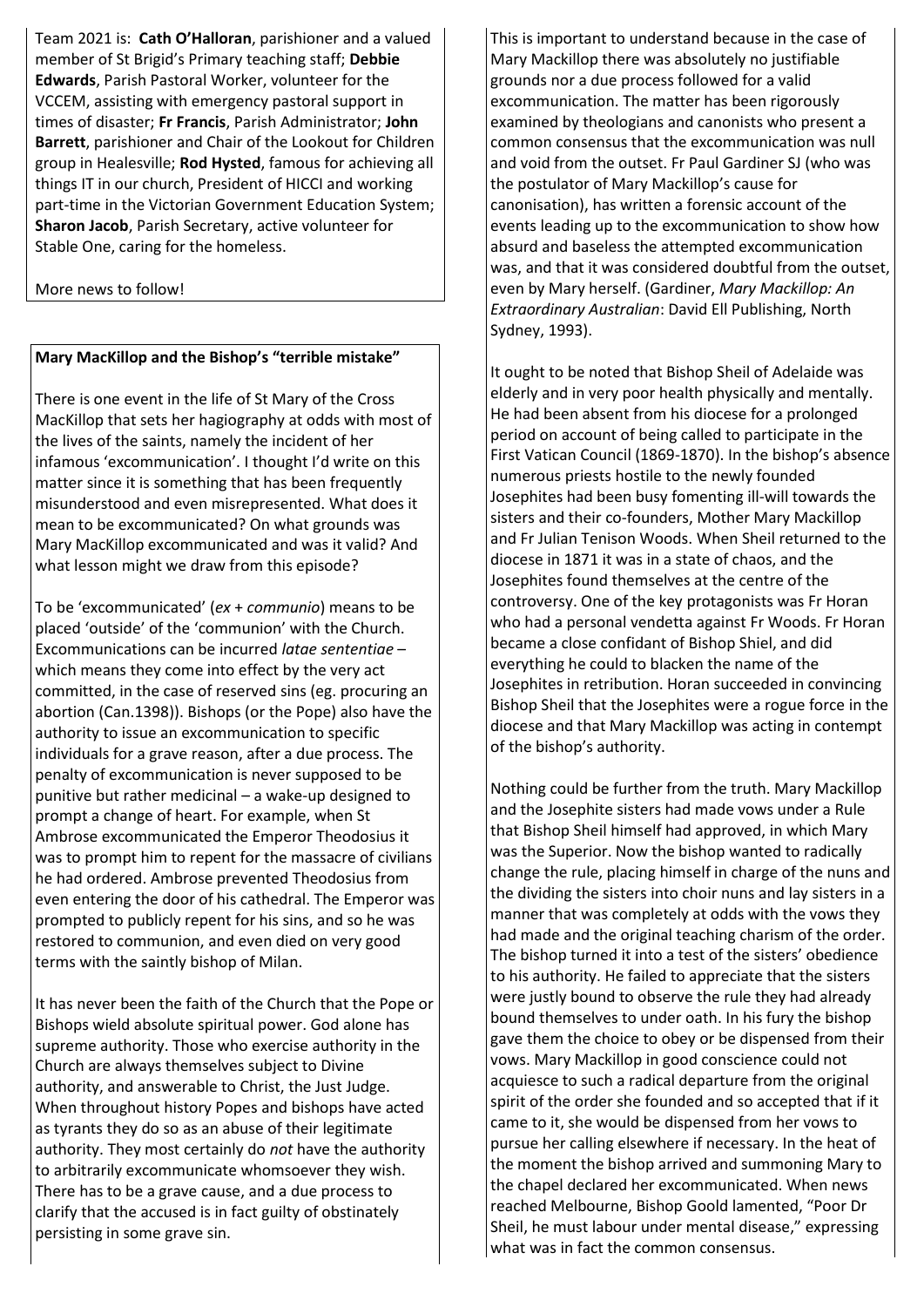The fact that Bishop Sheil attempted to excommunicate Mary MacKillop has over the decades been treated as an almost salacious controversy, one that has been hijacked to refashion Mary MacKillop as a kind of religious 'Ned Kelly' – resisting the authorities in a power struggle. There is an anti-authoritarian streak in the Australian psyche that is enamoured by the legend of the nun that "stood up to the bishop". In reality this interpretation would have been profoundly distressing to Mary herself. There was nothing remotely rebellious in the nature of Mary; she was in every way a model of obedience and respect to those in Office, in spite of the shameful mistreatment and outright injustice that she and her sisters were repeatedly subjected to by numerous bishops and priests. Her primary obedience was owed to God and the vows she had made to him; she felt no illwill to the bishop, but was clear in her duty to follow the dictates of conscience.

The attempted excommunication of St Mary of the Cross is a particularly egregious example of *spiritual* abuse. This ugly event in the life of Mary MacKillop is a reminder of the limits of ecclesiastical authority, and that the obedience owed to those in Office must always fall within the rule of both Church and Divine Law. The fact that Mary McKillop continued receiving Holy Communion (albeit secretly) even after the event shows that she clearly recognised that the excommunication was invalid and not binding. As the saying goes, 'an unjust law, is no law at all'. In the case of Bishop Sheil, it is to his credit that on his death bed the following year (1872), he deeply repented of what he had done, and sought out Mother Mary to have the matter resolved. Gardiner notes "there was no formal request on her part, no penance imposed, no retraction demanded, and no preconditions laid down. This amounted to an admission that the censure had not been valid." (p.110). He admitted to acting unjustly and assured her of his intent to make amends.

When one looks at such a grave abuse of authority to which Mary Mackillop was subjected to one can merely gaze in awe at how flawlessly she conducted herself throughout this trial. St Thomas Aquinas defines 'virtue' as being the mean between two extremes. The magnitude of Mary Mackillop's heroic virtue was on full display in this supreme moment: she remained completely self-composed, neither falling to pieces, nor reacting with rage. She did not act with contemptuous indifference to the bishop's actions nor did she lapse into obsequious submission. She humbly but firmly stood her ground, confident that she was acting according to the dictates of a higher authority, always guarding against speaking ill of the Bishop. Notwithstanding the incredible suffering and distress the controversy caused her, in the most gracious of understatements St Mary of the Cross merely stating, "the dear old Bishop has made a terrible mistake." Yes, it was a terrible mistake, but one that

enabled the heroic virtue of a truly remarkable saint to shine all the more brightly.

*Yours in Christ, Fr Francis Denton* 

#### **Debbie's Thoughts**

Every so often in my column I like to revisit the beautiful prayers that we pray after Holy Communion at a funeral Mass. It seems to me most appropriate to consider them this week, just after the awesome celebration of the Transfiguration, where Jesus revealed to us just a little taste of the glory that awaits those who love him, as they pass from this world to eternal life. From personal experience I know that during the funeral for someone precious we often miss the prayers that are prayed for them. The sheer enormity of what is happening around us as we prepare to say goodbye can be overwhelming, like a giant powerful wave carrying us 'on'. We may not absorb what is being said at that confronting time, the wave can be very high and very fast indeed, and we may be fully occupied with simply staying upright as the funeral procession prepares to leave the church, pushing us to the moment when we face our final parting.

There is a trilogy of prayers prayed as Mass concludes, making up the Final Commendation of the deceased person to God's loving care. Firstly, there is an Invitation to Prayer, followed by the Song of Farewell, which is often sung. The Prayer of Commendation follows. I doubt whether any of these prayers requires much commentary from me. For those who have faced this sadness, simply reading through the words may speak to you better than I ever could. For those who will face this moment in the future, reading through the prayers now allows us to appreciate them without having to deal with the specific pain of separation as well. Preparation ahead of a crisis never lacks wisdom in my book. I remind you of the theme of the Funeral Liturgy, 'life has not ended, it has simply changed' and I leave you with these beautiful, comforting prayers, and your own thoughts.

#### **Prayers of Commendation**

#### **Invitation to Prayer**

Before we go our separate ways, let us take leave of our brother/sister. May our farewell express our affection for him/her, may it ease our sadness and strengthen our hope. One day we shall joyfully greet him/her again when the love of Christ, which conquers all things, destroys even death itself.

**Song of Farewell**